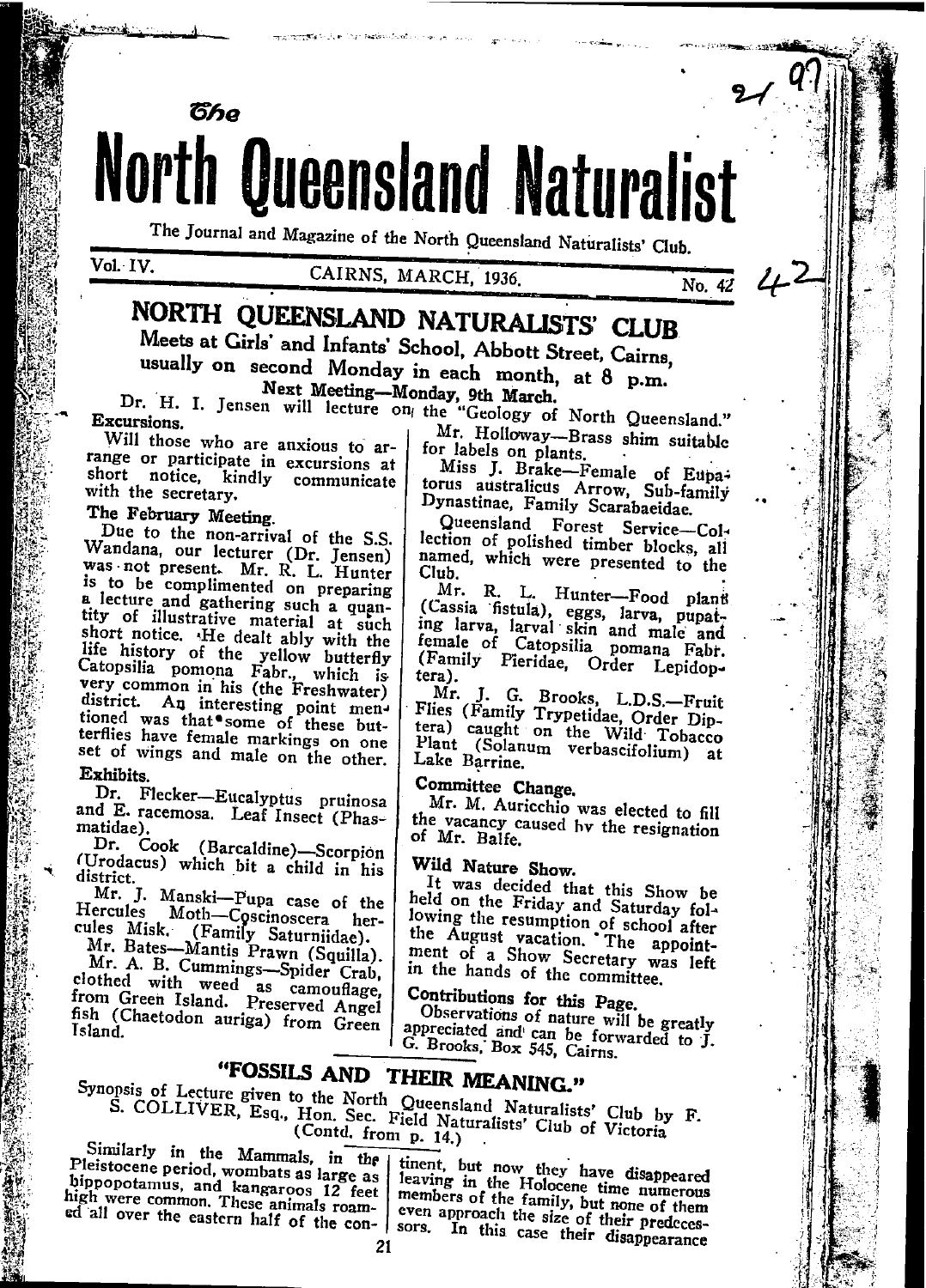was undoubtedly due to changed climatic conditions with subsequent depletion of food supplies.

Another interesting case may be mentioned in relation to the sharks.

In the Tertiary deposits of Victoria sharks' teeth are common, and teeth of the white shark type have been found nearly six inches long. The monster that possessed teeth such as these must have been nearly 100 feet long, and these teeth are fairly common; now whilst sharks are common at the present time nothing even approaching such a size can be recorded.

As before mentioned, Man appeared about Pliocene times, and many strange forms were evolved before the present types. Australia unfortunately does not possess any very good evidence for ancient man; one very interesting point may be noted, however, in connection with a Cohuna skull; previous to the finding of this skull the lower jaw known as the Heidelburg Jaw was recognised to be the largest jaw found, and therefore the remains of the largest skull. This jaw, however, is much too small for the Cohuna skull, and therefore suggests that possibly some of the giants of the early men had their home in Australia.

In the tertiary times conditions in Southern Australia and Tasmania were very different to the present time. On the evidence of the fossil shells and corals, etc., it is seen that tropical con-  $\ell$  ern times.

ditions somewhat allied to those enjoyed by Cairns were then enjoyed by Victoria and Tasmania, and it was due to these conditions that the giant marsupials flourished. By the evidence of their remains it is believed that Lake Callabonna, S.A., was a last stronghold of these creatures.

In the present time (Holocene Age) man is supreme. and as we learn by studying the rise and fall of previous life types, it seems possible that man too may follow suit and reach a maximum development, and then give way to some higher form of life. Just what this form of life may be-who can say? It can only be suggested as an interesting speculation.

A word might be said in relation to the economic aspect of the study of fossils, whilst in the main it is a pure science, unsullied by money matters. Still, it is interesting to note that in Victoria one of the now extinct fossil groups, the Graptolites (Grapho I write; lithos a stone) are used as index fossils for the gold bearing deposits. That is wherever these fossils are found it is known that one has a reasonable chance of finding gold; and to mention one other case applying more particularly to America, it is by the study of the Foraminifera (Ferro, I bear; foramen, a small hole) that oil field development has reached the efficiency shown in mod-

## HOW DO BUTTERFLIES DISTINGUISH THEIR **FOODPLANTS?** By M. J. MANSKI.

sect life is very fascinating but to understand how these insects can distinguish their respective foodplants seems to be beyond reasoning power, and the best we can do is to merely guess.

In this article I shall deal with the butterfly and its foodplants.

Many naturalists are inclined to emphasise that sight is the solution: others favour smell: others favour chemical action, whilst others quote just instinct. In my experiences and observations, sight, smell and chemical action are all feasible. I go further and point out that after the caterpillar has ceased its eating and forms into its pupal stage there is

To deive into the mysteries of in-, not required and on emergence of the butterfly its body is so saturated with the sap of the foodplant that the butterfly after mating seeks this plant by sense of smell, and unless it throws back to some distant parent that fed on other plants it should lay its eggs on the plants from which it springs.

Further, there is the case of "where I lay my eggs, feed or die as I have an idea that my forefathers were rear $ed$  on this plant." It certainly seems unnatural for the butterfly to leave its young to starve if it does not like the plant. but in the case of Lindula (Cynthia) arsinoe Ada it seems so.

We know that certain butterflies are attracted by bright colours as always a certain amount of water Papilio Ulysses joesa is attracted by

### THE NORTH QUEENSLAND NATURALIST

bright blue and will fly down and examine it each time it returns during its circular flight. Also the Terias, hecabe sulphurata is attracted by bright yellow, thus showing a keen sight and on the other hand. smell forms a big factor with them as the day-flying moth (Alcidis zodiaca) is attracted by the fumes of benzine, the double-tailed emperor (Eriboea pyrrhus sempronius) is attracted by overripe fruit, whilst the smaller Mycalesis terminus and Mycalesis sirius can easily be netted whilst they are feeding on the ripe fruit of Melastoma malabathricum.

Many butterflies keep to one genus of plants, just as certain races<br>of people have their staple food, Chinese, rice; Egyptians, dates; Persians, figs; natives of India, curries, etc., and the newer races have a mixed diet, and who knows but that the mystery of food applies also to the older race of butterflies? Some may be true to type and know no other foodplant than their predecessors used, but many are crosses and hence the mixed foodplants.

Those that keep to the one class of plant are as follows:-Troides priamus euphorion (Cairns birdwing), Eurycus cressida (the large greasy), Papilio polydorus queenslandicus (the red-bellied swallowtail) feed only on Aristolochia; the Papilio Ulysses joesa keeps strictly to Evodia accedens: the Papiliones aegeus, egipius, anactus, capaneus and sthenelus keep to citrus trees.

Sight may be a 'factor in this regard as the spectrum may be the same for each genus of plants, but smell may also play a part, as the Citrus and Aristolochia have a very strong scent which may attract them.

I have noticed a female Troides priamus euphorion hover over a small tree around whose trunk a young Aristolochia vine was growing. I am almost certain that the butterfly could not see the plant and yet she knew it was there as she laid eggs on the leaves of the tree knowing that when the young caterpillars emerged they would soon find their foodplant.

These and other caterpillars have a tendency to leave their foodplants but come back at feeding time.

This makes the smell theory very feasible.

 $\mathcal{Z}\mathcal{Z}$ 

But what of Lindula (Cynthia) arsinoe Ada? What causes her to seek out the dry tendrils of the Passifloraceae and yet only the Modecca populifolia will satisfy the young larvae? Here is the case of "where I lay my eggs, live or die." Her actions point to protective colouration as the eggs soon turn to the colour of the dry tendril and the young larvae keep to the dry tendril also. Can this be the spectrum or sense of smell? It is hard to say. She knows the Passifloraceae but only one will feed the voung. Take again the Doleschallia bisaltide australis (the leafwing butterfly) and its foodplant the Eranthemum variabile.

This butterfly will lay its eggs on the flower buds and under the leaves of all the varieties of this plant, but Hypolimnas alimena also has this foodplant and lays its eggs not on the flower buds or any variety but keeps strictly to seedling plants of the green underleaf variety, and in nearly all cases the small leaves are resting on the ground. How does she distinguish the plants and know what variety to lay on?

If the spectrum works on other plants why not on Eranthemum variabile and how does she single out the green underleaf? Again the Hypolimnas bolina nerina lays her eggs on the underside of seedling plants of Sida rhombifolia. The young larvae can be reared on Sida rhombifolia, but after the second moult they can be taken off Sida and placed on Synedrella nodiflora, whence they continue to grow without any difficulty and do not mind the change of food. This is interesting as in only a few cases can butterflies be persuaded to feed on plants other than that on which the eggs were placed.

Other butterflies that have singular foodplants are as follow (foodplants in brackets):-Eupha prosope prosone (Scolonia Brownii), Danaida affinis (Vincetoxicum carnosum), Delias sp. (Loranthus sp.), Hasora alexis contempta (Pongamia glabra), Hasora discolor (Mucuna gigantea). Hasora hurama hurama (Derris trifoliata), Issoria propinqua (Xylosma<br>ovata), Mynes geoffroyi (Laportea moroides), Miletus apollo apollo